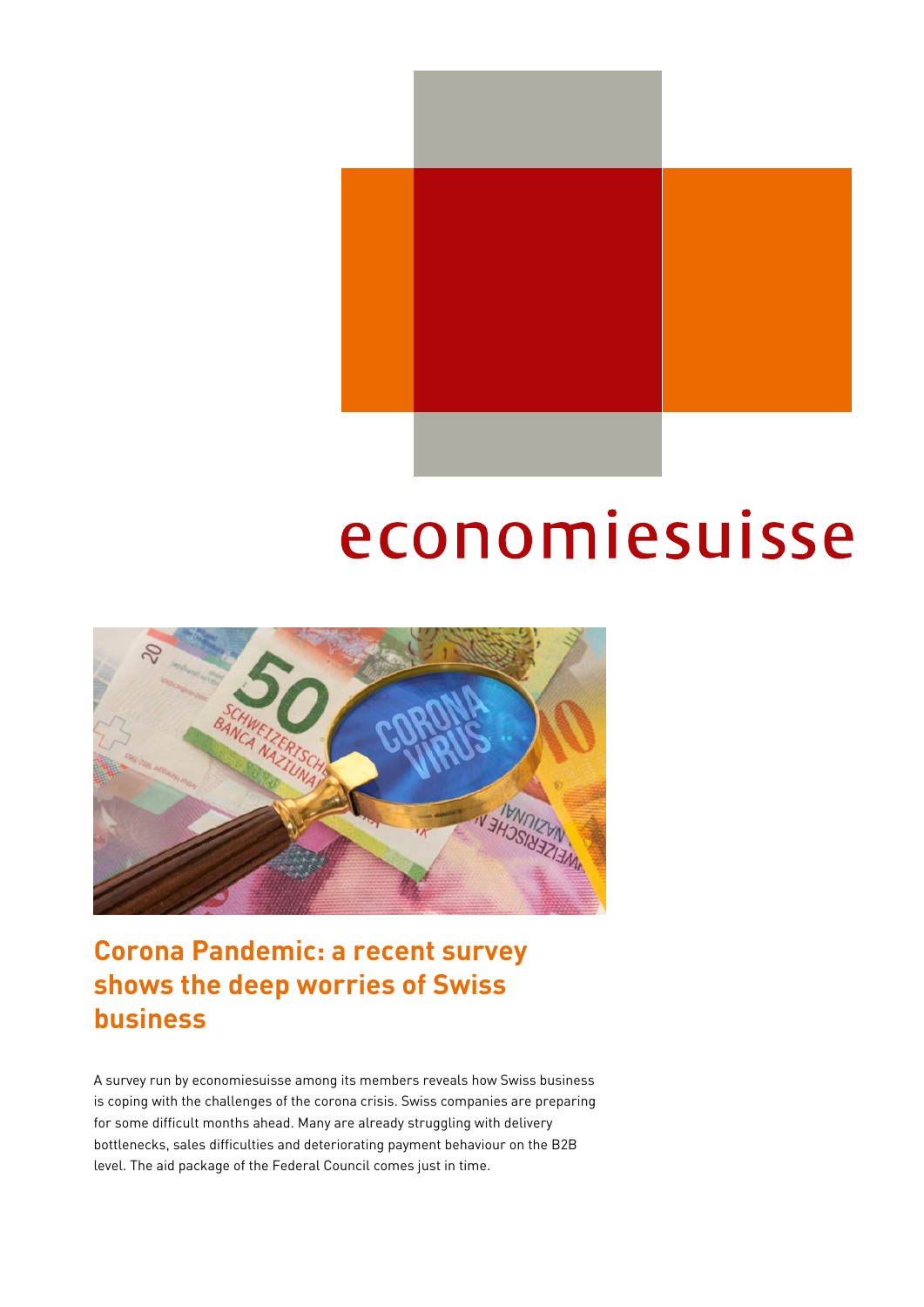The current survey among members of economiesuisse shows that the emergency measures presented on 26 March 2020 by the Swiss government with the aim to provide additional liquidity for companies are to the point and appropriate. Swiss business is expecting a massive increase of companies with liquidity problems. Already today, one third of the companies have difficulties to ensure liquidity for their operations and this number is expected to rise to 50 per cent in the coming two months. Thus, the safeguard measures of the federal government are coming at the right time in order to break the negative chain reaction in the economy. However, dwindling sales are not the only reason for rising liquidity problems. Many companies report that payment behaviour between businesses has drastically deteriorated. They therefore foresee a significant increase of bad debt losses which in turn impacts their liquidity negatively. Additionally, the survey has brought up further interesting but also disturbing facts:

- Already today, many companies face problems selling their products and services in Switzerland. Over the next two months, the drop in sales in comparison with the period before the corona crisis is expected to continue at the same low level but should not decrease further. Subcontractors and suppliers to the catering industry, hotels, event organisers, hairdressing salons etc. are heavily affected by the governmental closing bans. The textile industry can no longer sell a large part of the current collection. The same problem applies to other suppliers to the retail trade. The automobile trade is being hit by the production stop in Europe.
- Over the coming two months, the proportion of companies facing sales difficulties abroad is expected rise from less than one third to over a third.
- Companies are equally expecting difficulties in the purchasing of preliminary goods. Companies are specifically reporting supply shortages for the following products: flavours, vitamins, packaging material, building material, alcohol, glycerine, medical devices, rare earths, magnets.
- These supply bottlenecks affect goods from many countries. As in recent weeks, there are still delays in the delivery of products from Asia (China, Japan, South Korea, Thailand, India). Increasingly, however, there are also supply bottlenecks for imports from Europe, especially from Italy, but also from Poland, Serbia, Turkey, Austria, France and Germany. And finally, also Swiss suppliers are sometimes falling behind schedule. The export industry is particularly affected: it is expected that over the coming two months, up to 85 percent of all export companies will be affected by supply bottlenecks in one form or another.
- A problem which has been overlooked so far concerns the pharmaceutical and biotechnology industries. Due to the increased burden on hospitals, clinical studies are currently hardly feasible. This slows down the development of new drugs considerably. This is particularly problematic for future-proof start-ups that do not yet generate sales.
- Both the proportion of companies that are cutting jobs and those that are creating jobs will increase. However, 56 percent of the companies expect to have too many employees in the next two months. In contrast, ten percent of the companies expect a shortage of staff. Accordingly, almost two thirds of the companies do not rule out resorting at least partially to short-time work. Lay-offs in the next two months are considered by 30 percent of the companies. What is now in demand are people who can change jobs at short notice or help in other sectors where there are staff shortages. Both,